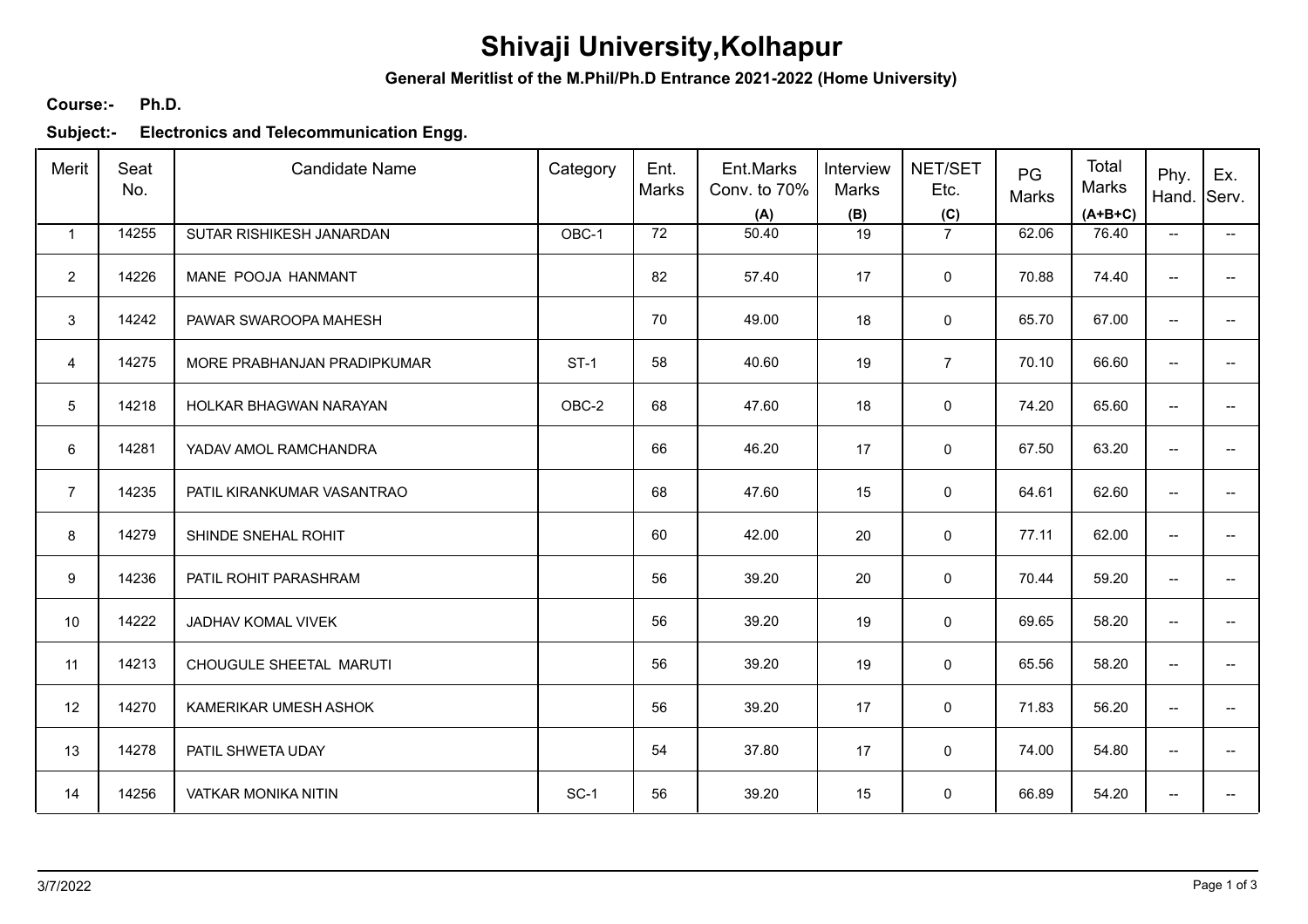## **Shivaji University,Kolhapur**

**General Meritlist of the M.Phil/Ph.D Entrance 2021-2022 (Home University)**

**Ph.D. Course:-**

**Subject:- Electronics and Telecommunication Engg.**

| Merit | Seat<br>No. | <b>Candidate Name</b>           | Category  | Ent.<br>Marks | Ent.Marks<br>Conv. to 70%<br>(A) | Interview<br>Marks<br>(B) | NET/SET<br>Etc.<br>(C) | PG<br>Marks | Total<br>Marks<br>$(A+B+C)$ | Phy.<br>Hand.            | Ex.<br>Serv.             |
|-------|-------------|---------------------------------|-----------|---------------|----------------------------------|---------------------------|------------------------|-------------|-----------------------------|--------------------------|--------------------------|
| 15    | 14238       | PATIL SHWETA SIDAGOUNDA         |           | 54            | 37.80                            | 16                        | $\mathbf 0$            | 75.00       | 53.80                       | $\overline{\phantom{a}}$ | $\overline{\phantom{a}}$ |
| 16    | 14232       | PATIL AISHWARYA RAGHUNATH       |           | 52            | 36.40                            | 17                        | $\mathbf 0$            | 75.00       | 53.40                       | $\overline{\phantom{a}}$ |                          |
| 17    | 14228       | MATIWADE SUNITA VASANT          | $VJ(A)-1$ | 56            | 39.20                            | 14                        | $\pmb{0}$              | 66.83       | 53.20                       | $\overline{\phantom{a}}$ | --                       |
| 18    | 14245       | RANADIVE RAMESH VITTHAL         |           | 50            | 35.00                            | 18                        | $\mathbf 0$            | 72.60       | 53.00                       | $\overline{\phantom{a}}$ | $\overline{\phantom{a}}$ |
| 19    | 14264       | CHOUGULE PRASHANT ASHOK         | OBC-3     | 54            | 37.80                            | 15                        | 0                      | 65.83       | 52.80                       | $\overline{\phantom{a}}$ | --                       |
| 20    | 14216       | <b>GAVADE MAHESH VASUDEV</b>    |           | 52            | 36.40                            | 16                        | 0                      | 63.00       | 52.40                       | $\overline{\phantom{a}}$ | $\overline{\phantom{a}}$ |
| 21    | 14265       | <b>GAIKWAD DINESH DHONDIRAM</b> | $SC-2$    | 50            | 35.00                            | 17                        | $\mathbf 0$            | 63.78       | 52.00                       | $\overline{\phantom{a}}$ | $\overline{\phantom{a}}$ |
| 22    | 14277       | PATIL PRIYANKA DATTATRAYA       |           | 52            | 36.40                            | 15                        | $\mathbf 0$            | 64.61       | 51.40                       | $\overline{\phantom{a}}$ | $\overline{\phantom{a}}$ |
| 23    | 14211       | <b>BURUD ANAND SATUPPA</b>      | $SC-3$    | 46            | 32.20                            | 19                        | $\mathbf 0$            | 67.83       | 51.20                       | $\overline{\phantom{a}}$ |                          |
| 24    | 14276       | PATIL ANAGHA ARUN               | EWS-1     | 50            | 35.00                            | 16                        | $\pmb{0}$              | 66.75       | 51.00                       | --                       | --                       |
| 25    | 14229       | MOHITE ANIL SUBARAO             |           | 52            | 36.40                            | 14                        | $\mathbf 0$            | 71.45       | 50.40                       | $\overline{\phantom{a}}$ | $\qquad \qquad -$        |
| 26    | 14231       | MULLA RAISA MAHAMADRAFIQ        | OBC-4     | 50            | 35.00                            | 15                        | $\mathbf 0$            | 68.72       | 50.00                       | $\overline{\phantom{m}}$ | $\overline{\phantom{a}}$ |
| 27    | 14280       | SHIRSATH DINESH OBLESH          | SC-4      | 48            | 33.60                            | 16                        | 0                      | 64.56       | 49.60                       | $\overline{\phantom{a}}$ | $\overline{\phantom{a}}$ |
| 28    | 14225       | LOLE PRITESH DEEPAK             | SBC-1     | 50            | 35.00                            | 14                        | $\mathbf 0$            | 70.00       | 49.00                       | $\overline{\phantom{a}}$ | --                       |